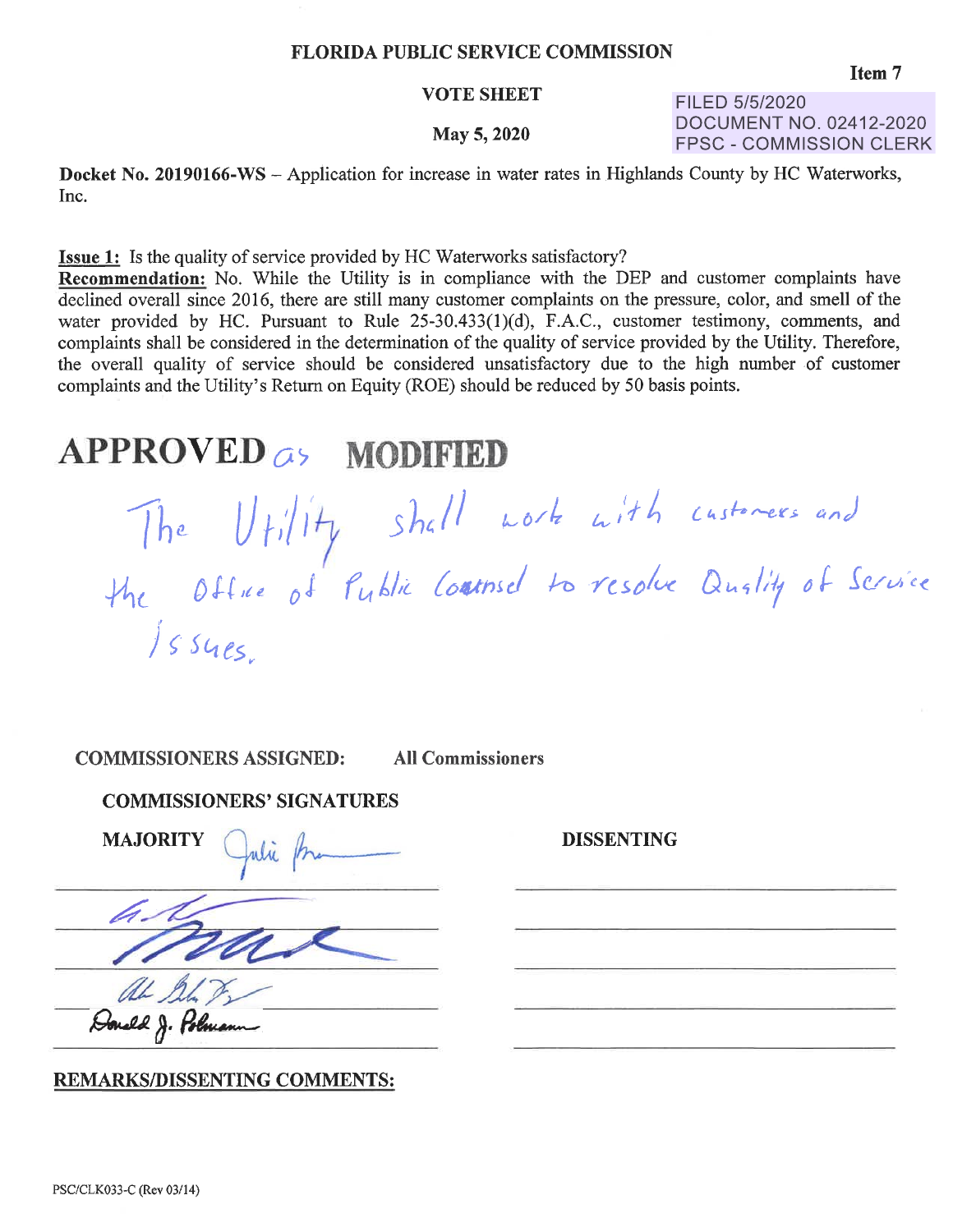Vote Sheet

May 5, 2020 Item 7 **Docket No. 20190166-WS** - Application for increase in water rates in Highlands County by HC Waterworks, Inc.

(Continued from previous page)

**Issue 2:** Are the infrastructure and operating conditions of HC Waterworks, Inc.'s water systems in compliance with DEP regulations?

**Recommendation:** Yes. HC's water system infrastructure and operating conditions are currently in compliance with the DEP.

# **APPROVED**

**Issue 3:** Should the audit adjustments to rate base to which the Utility agrees be made? **Recommendation:** Yes. Plant should be decreased by \$7,383 and accumulated depreciation should be decreased by \$1,021. A corresponding adjustment should be made to decrease depreciation expense by \$261.

# **APPROVED**

**Issue 4:** Should further adjustments be made to test year rate base?

**Recommendation:** Yes, plant should be increased by \$31,138 and accumulated depreciation should be decreased by \$7,707. A corresponding adjustment should be made to decrease depreciation expense by \$1,463.

 $\ddot{\circ}$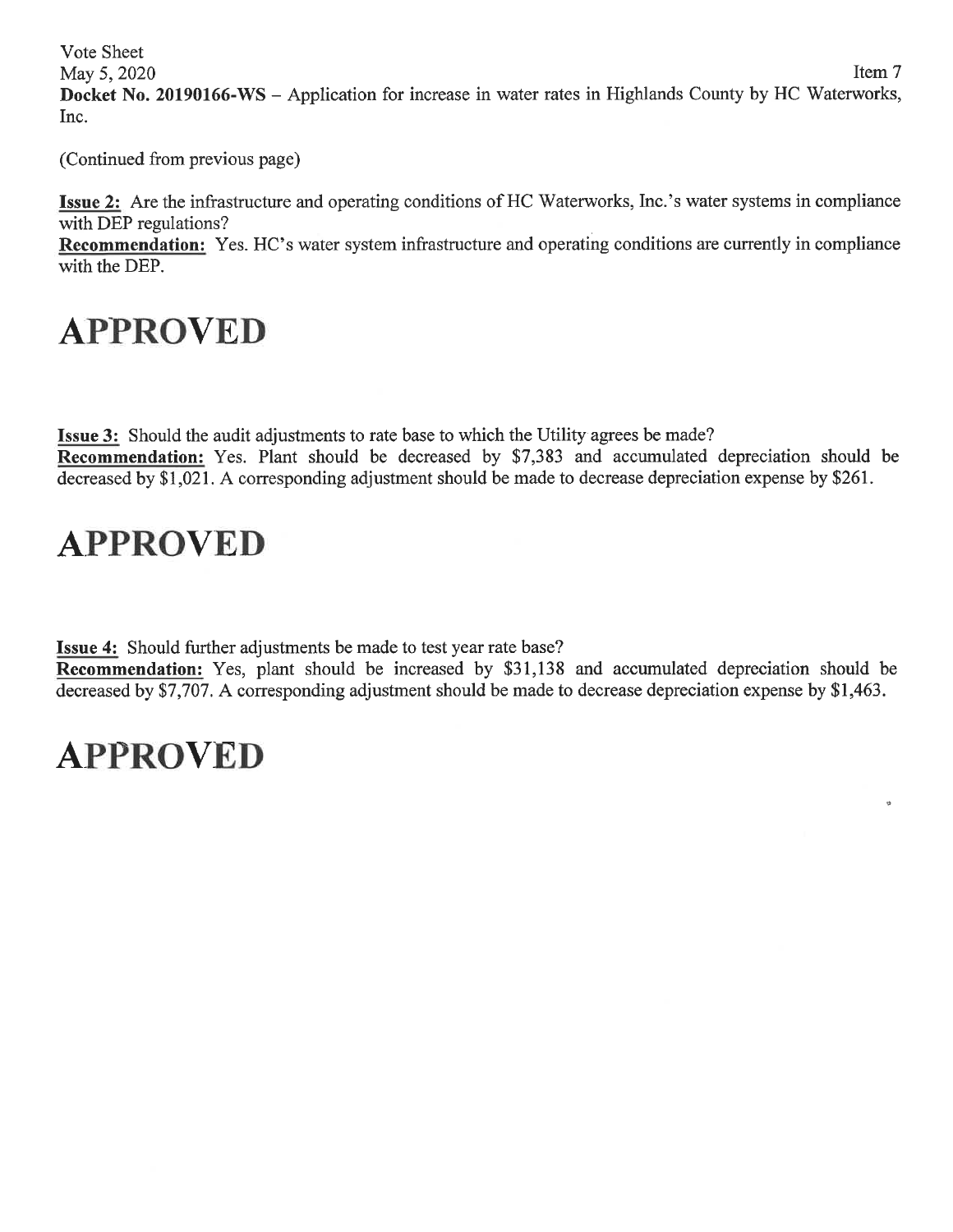Vote Sheet May  $5,2020$  Item  $7$ **Docket No. 20190166-WS** - Application for increase in water rates in Highlands County by HC Waterworks, Inc.

(Continued from previous page)

**Issue 5:** What are the used and useful (U&U) percentages of HC Waterworks, Inc.'s water treatment plant (WTP), storage, and water distribution system?

**Recommendation:** HC's WTP should be considered 89.9 percent U&U, and its storage should be considered 100 percent U&U. The Utility's water distribution system should be considered 100 percent U&U. Additionally, staff recommends an adjustment of 2.23 percent be made to purchased power and chemical expenses for excessive unaccounted for water (EUW). To reflect the appropriate U&U percentages, staff recommends an increase to plant of \$35,793 and an increase to accumulated depreciation of \$7,419. Additionally, CIAC and accumulated amortization of CIAC should be decreased by \$1,944 and \$219, respectively. Collectively, these adjustments decrease the Utility's non-U&U component by \$30,098 (\$35,793 -  $$7,419 + $1,944 + $219$ ). Corresponding adjustments should be made to increase net depreciation expense by \$929. Further, a corresponding adjustment should be made to increase property tax by \$504.

#### **APPROVED**

**Issue 6:** Should any adjustments be made to the Utility's proforma plant?

**Recommendation:** Yes. Pro forma plant should be increased by \$56,499. Corresponding adjustments should also be made to increase accumulated depreciation by \$14,030 and depreciation expense by \$14,030. Additionally, property taxes should be increased by \$3,219.

# **APPROVED**

**Issue** 7: What is the appropriate working capital allowance?

**Recommendation:** The appropriate working capital allowance is \$49,885. As such, the working capital allowance should be increased by \$1,586.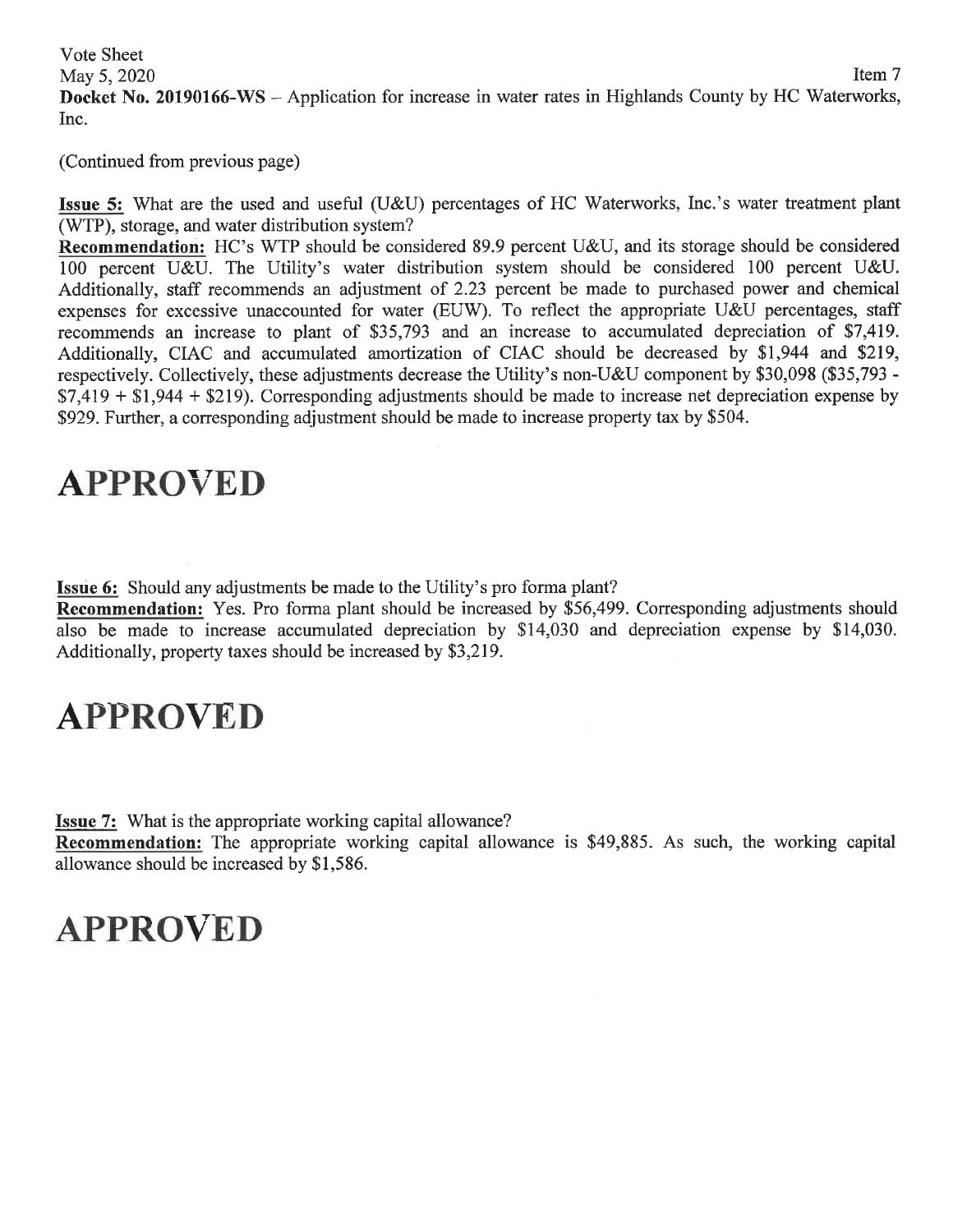Vote Sheet  $\text{May } 5, 2020$  Item 7 **Docket No. 20190166-WS** - Application for increase in water rates in Highlands County by HC Waterworks, Inc.

(Continued from previous page)

**Issue 8:** What is the appropriate rate base for the test year ended June 30, 2019? **Recommendation:** Consistent with staff's other recommended adjustments, the appropriate rate base for the test year ended June 30, 2019, is \$3,116,734.

#### **APPROVED**

**Issue 9:** What is the appropriate return on equity?

**Recommendation:** Based on the Commission's leverage formula currently in effect and staff's recommended adjustment for unsatisfactory quality of service discussed in Issue 1, the appropriate return on equity (ROE) is 9 .17 percent with an allowed range of plus or minus 100 basis points.

# **APPROVED**

**Issue 10:** What is the appropriate weighted average cost of capital based on the proper components, amounts, and cost rates associated with the capital structure for the test year ended June 30, 2019?

**Recommendation:** The appropriate weighted average cost of capital for the test year ended June 30, 2019, is 7 .14 percent.

#### **APPROVED**

**Issue 11:** What are the appropriate test year revenues for HC Waterworks' water system? **Recommendation:** The appropriate test year revenues for HC's water system are \$561,027, which is a decrease of \$14,708 to the Utility's recorded test year revenues.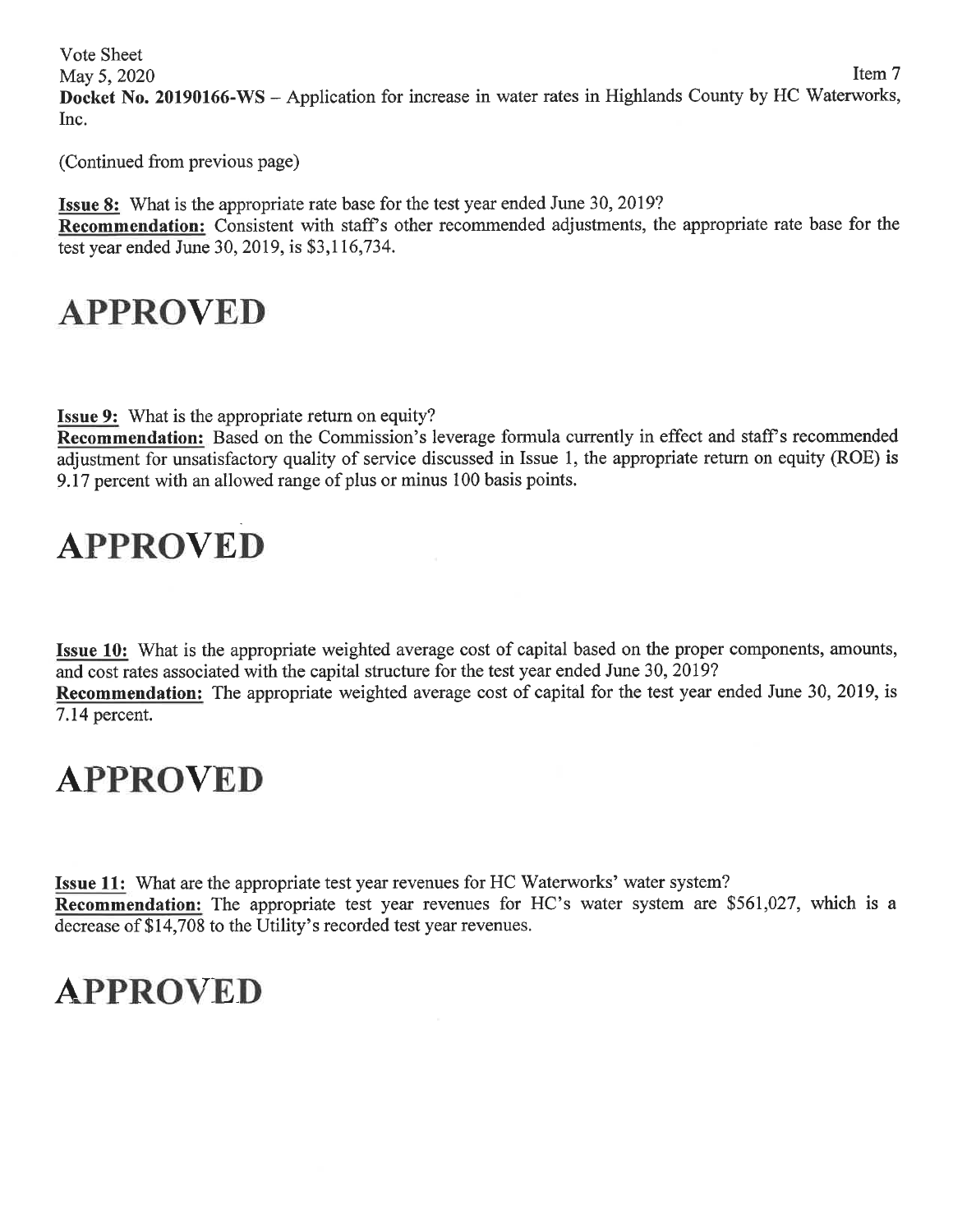Vote Sheet  $\text{May } 5, 2020$  Item 7 **Docket No. 20190166-WS** - Application for increase in water rates in Highlands County by HC Waterworks, Inc.

(Continued from previous page)

**Issue 12:** Should further adjustments be made to the Utility's O&M expense? **Recommendation:** Yes. O&M expense should be increased by \$9,503.

# **APPROVED**

**Issue 13:** What is the appropriate amount of rate case expense?

**Recommendation:** The appropriate amount of rate case expense is \$7,915. This expense should be recovered over four years for an annual expense of \$1,979. Therefore, annual rate case expense should be increased by \$493.

# **APPROVED**

**Issue 14:** What is the appropriate revenue requirement for the test year ended June 30, 2019? **Recommendation:** Staff recommends the following revenue requirement be approved.

| <b>Test</b><br>Year<br><b>Revenue</b> | Increase  | Revenue<br>Requirement | $\frac{6}{9}$<br>Increase |
|---------------------------------------|-----------|------------------------|---------------------------|
|                                       |           |                        | 32.61                     |
| \$561,027                             | \$182,937 | \$743,964              | $\frac{0}{0}$             |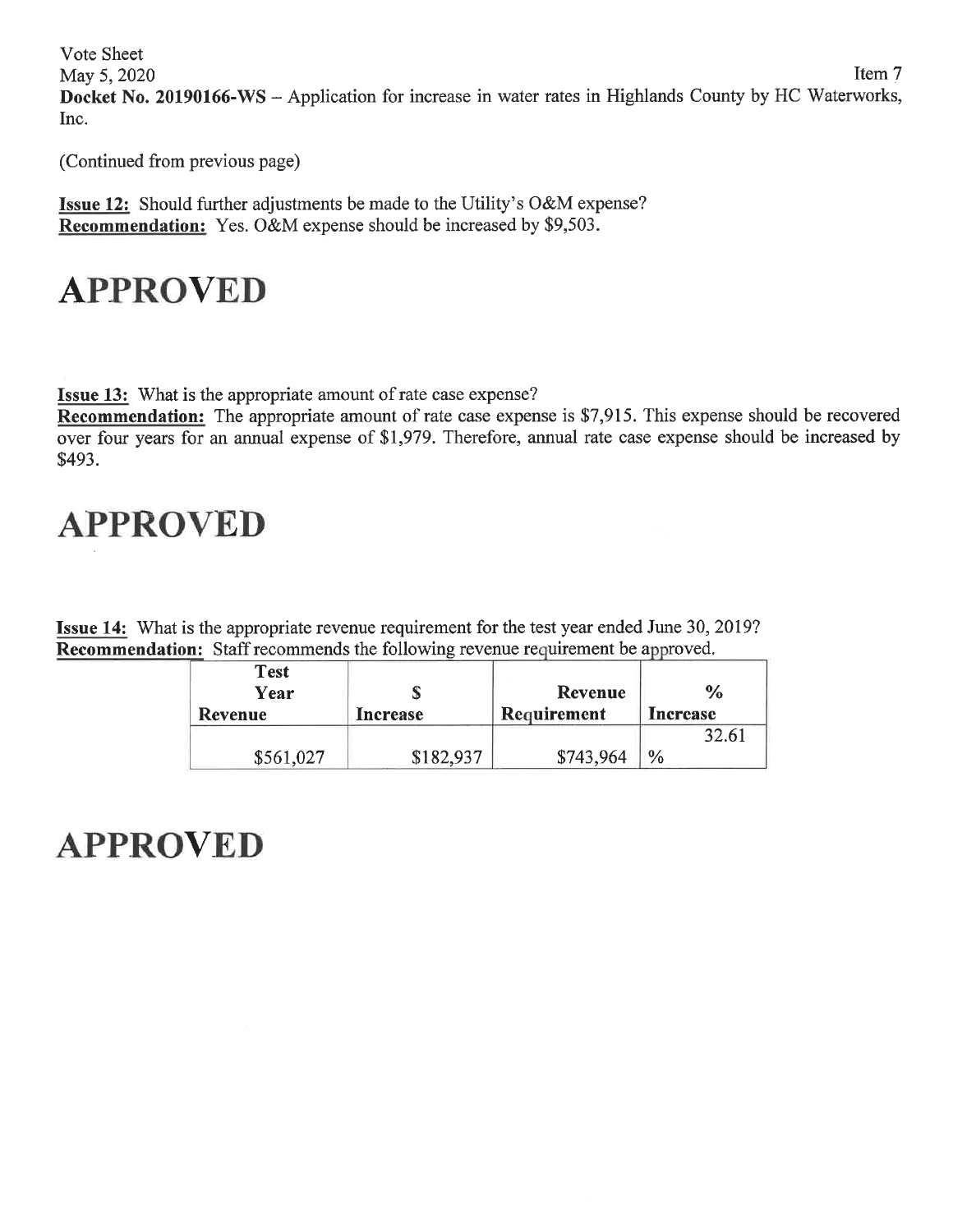Vote Sheet May 5, 2020 Item 7 **Docket No. 20190166-WS** - Application for increase in water rates in Highlands County by HC Waterworks, Inc.

(Continued from previous page)

**Issue 15:** What are the appropriate rate structures and rates for HC Waterworks' water system? **Recommendation:** The recommended rate structures and monthly water rates are shown on Schedule No. 4 of staff's memorandum dated April 23, 2020. The Utility should file revised tariff sheets and a proposed customer notice to reflect the Commission-approved rates. The approved rates should be effective for service rendered on or after the stamped approval date on the tariff sheet pursuant to Rule 25-30.475(1), F.A.C. In addition, the approved rates should not be implemented until staff has approved the proposed customer notice and the notice has been received by the customers. The Utility should provide proof of the date notice was given within 10 days of the date of this notice.

### **APPROVED**

**Issue 16:** What are the appropriate water initial customer deposits for HC Waterworks?

**Recommendation:** The appropriate initial customer deposits should be \$108 for the residential 5/8 inch x 3/4 inch meter size for water. The initial customer deposits for all other residential meter sizes and all general service meter sizes should be two times the average estimated bill for water. The approved initial customer deposits should be effective for connections made on or after the stamped approval date on the tariff sheets pursuant to Rule 25-30.475, F.A.C. The Utility should be required to collect the approved deposits until authorized to change them by the Commission in a subsequent proceeding.

# **APPROVED**

**Issue 17:** What is the appropriate amount by which rates should be reduced to reflect the removal of the amortized rate case expense?

**Recommendation:** The water rates should be reduced, as shown on Schedule No. 4 of staff's memorandum dated April 23, 2020, to remove the annual amortization of rate case expense grossed-up for RAFs. The decrease in rates should become effective immediately following the expiration of the rate case expense recovery period. HC should be required to file revised tariffs and a proposed customer notice setting forth the lower rates and the reason for the reduction no later than one month prior to the actual date of the required rate reduction. If the Utility files this reduction in conjunction with a price index or pass-through rate adjustment, separate data should be filed for the price index and/or pass-through increase or decrease and the reduction in the rates due to the amortized rate case expense. (Procedural Agency Action)